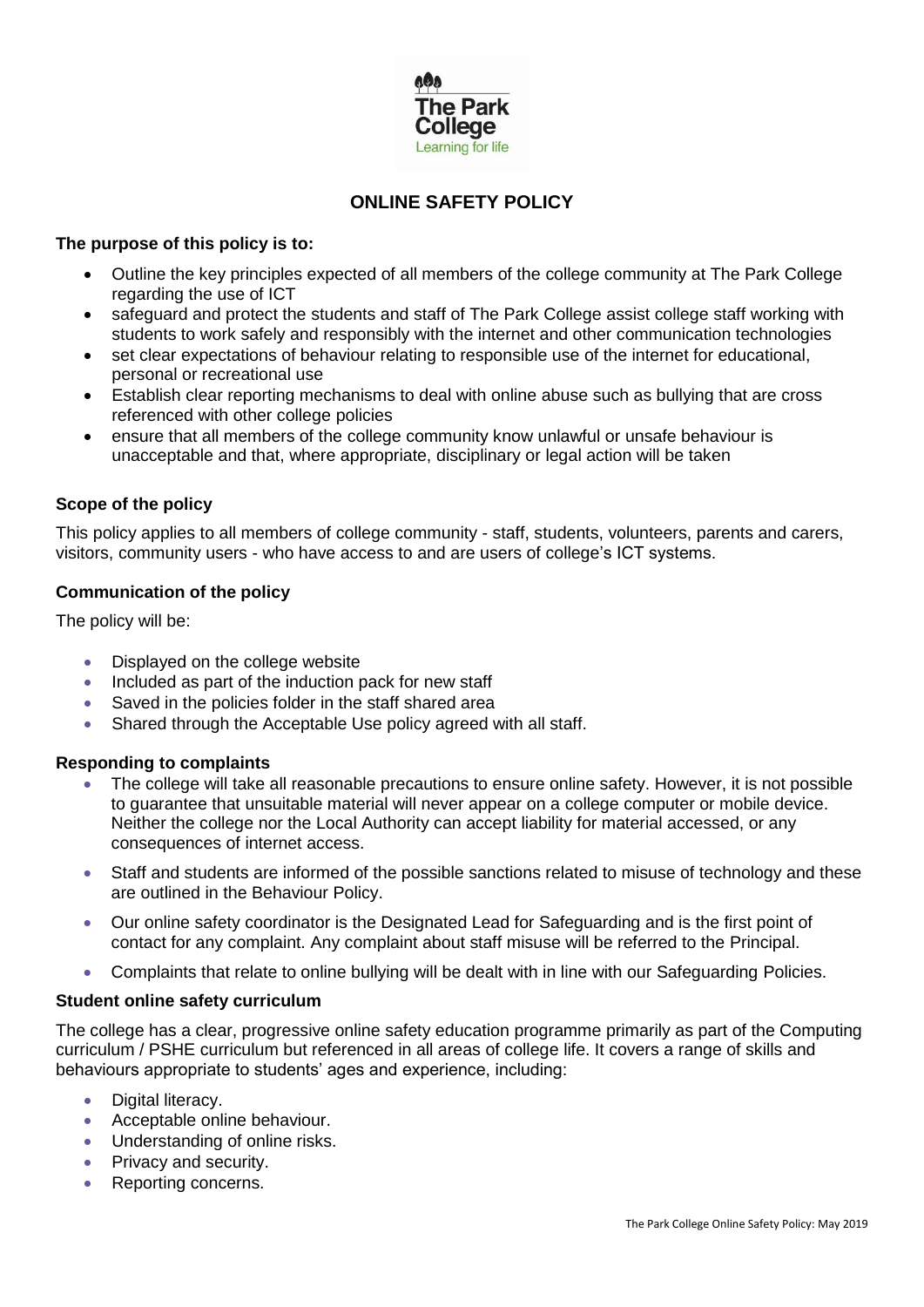The college will:

- Plan internet use carefully to ensure that it is age-appropriate and supports the learning objectives for specific curriculum areas.
- Remind students about their responsibilities when on-line.
- Ensure that staff model safe and responsible behaviour in their own use of technology during lessons.
- Ensure that staff and students understand issues around plagiarism and copyright/intellectual property rights, and understand how to critically assess the validity of the websites they use.

The college will ensure that:

- Staff understand the requirements of the Data Protection Act in terms of sending and receiving sensitive personal information.
- Regular training is available to staff on online safety issues and the college's online safety education programme.
- Information and guidance on the Safeguarding policy and the college's Acceptable Use Policy is provided to all new staff and governors.

### **Parent engagement**

The college recognises the important role parents and carers have in ensuring students and young people are safe, responsible and can flourish online. To support parents to understand online risks and the work of the college in this area we will provide:

- Regular, up to date information in newsletters and on the website, particularly in response to emerging trends.
- Face to face sessions in college.
- Opportunities to share in their student's online safety learning
- Support and advice on online safety for their students outside of college.
- Signposting to further resources and websites.

#### **Conduct**

All staff are responsible for using the college ICT systems in line with the Acceptable Use Agreements they have signed. They should understand the consequences of misuse or accessing inappropriate materials.

All members of the college community should know that this policy also covers their online activity outside of college if it relates to their membership of the college.

All staff will:

- read, understand and help promote the college's Online policies and guidance
- read, understand, sign and adhere to the college staff Acceptable Use Agreement
- be aware of Online issues related to the use of mobile phones, cameras and hand-held devices and that they monitor their use and implement current college policies regarding these devices
- report any suspected misuse or problem to the Online coordinator
- maintain an awareness of current Online issues and guidance
- model safe, responsible and professional behaviours in their own use of technology

#### **Incident Management**

All members of the college community understand they have a responsibility to report issues and are confident that anything raised will be handled quickly and sensitively. The college actively seeks advice and support from external agencies in handling online safety issues. Parents and carers will be informed of any online safety incidents relating to their own students, unless doing so may put the child at risk. All parents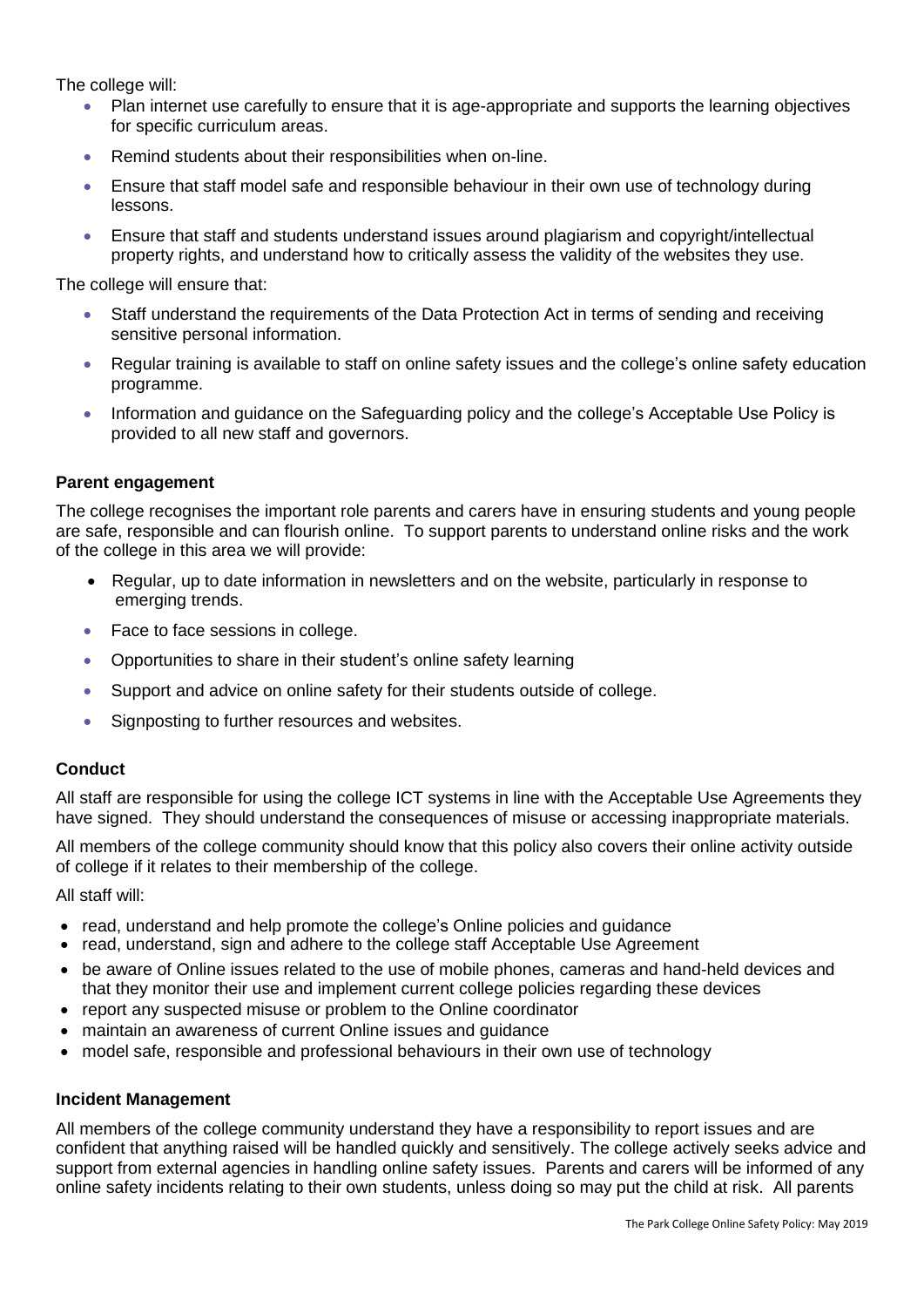and carers will receive more general online safety advice in response to incidents, without revealing any sensitive or personal information about students.

# **Managing the ICT infrastructure**

The college is responsible for ensuring that the college infrastructure is as safe and secure as is reasonably possible and that related policies and procedures are implemented. It will also ensure that the relevant people will be effective in carrying out their online safety responsibilities with regards to the ICT infrastructure.

- The technical systems will be managed in ways that ensure that the college meets recommended technical requirements.
- There will be regular reviews and audits of the safety and security of the college's technical systems.
- All users will have clearly defined access rights to the technical systems and college owned devices.
- All users will be provided with a username and secure password. Users will be responsible for the security of their username and password.
- The administrator passwords for the college ICT system, used by the Network Manager (or another person) is also available to the Principal and kept in a secure place.
- Internet access is filtered for all users. Illegal content (child sexual abuse images) is filtered by the broadband or filtering provider by actively employing the Internet Watch Foundation CAIC list. Content lists are regularly updated, and internet use is logged and regularly monitored. There is a clear process in place to deal with requests for filtering changes.
- The college allows different filtering levels for different groups of users staff / students.
- The college regularly monitors and records the activity of users on the college technical systems and users are made aware of this in the Acceptable Use Agreement.
- There is a reporting system in place for users to report any technical incident or security breach.
- Security measures are in place protect the servers, firewalls, routers, wireless systems, work stations, mobile devices etc from accidental or malicious attempts which might threaten the security of the college systems and data. These are tested regularly. The college infrastructure and individual workstations are protected by up to date virus software.
- Personal data cannot be sent over the internet or taken off the college site unless safely encrypted or otherwise secured.

#### **Data**

The college has a Data Protection and Handling Policy that is regularly reviewed and updated. This includes information on the transfer of sensitive data; the responsibilities of the Senior Information Risk Officer (SIRO); and the storage and access of data.

# **Staff Use of Mobile Technologies**

Personal mobile phones and mobile devices brought in to college are the responsibility of the device owner. The college accepts no responsibility for the loss, theft or damage of personal mobile phones or mobile devices.

Staff are not permitted to use their own mobile phones or devices for contacting students, young people or their families within or outside of the setting in a professional capacity.

Mobile phones and other devices will be switched off or switched to 'silent' mode. Bluetooth communication should be 'hidden' or switched off and mobile phones or other personal devices will not be used during teaching periods.

Staff should not use their own devices, such as mobile phones or cameras, to take photos or videos of students and will only use work-provided equipment for this purpose.